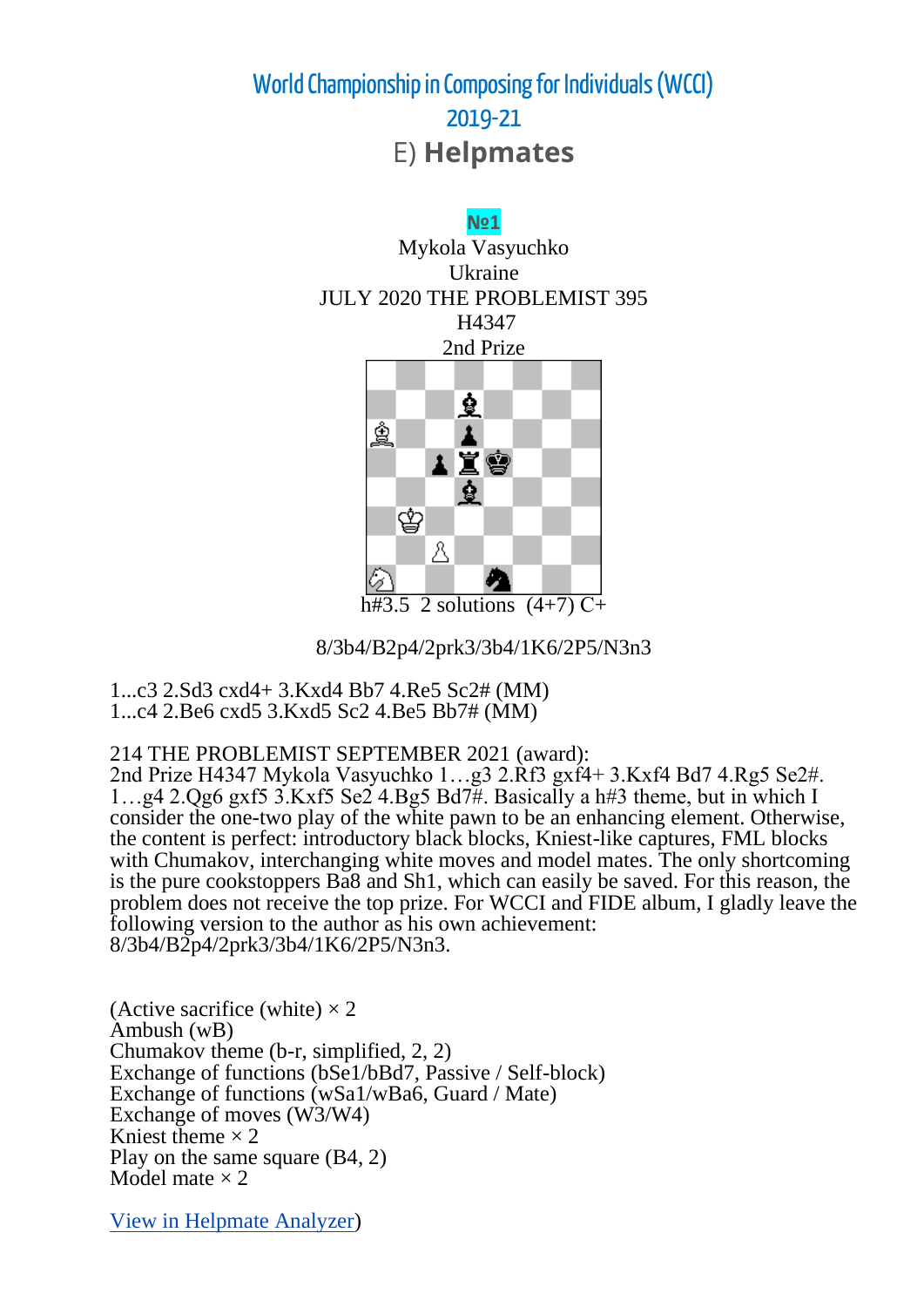#### **№2**

Mykola Vasyuchko Ukraine Probleemblad 1/2021 No<sub>b</sub>H<sub>1695</sub>



h#2 4 solutions  $(5+13)$  C+

#### 8/4B3/2b1p1pr/3pp2P/2Bb1kN1/1K2pp2/5pp1/6r1

1.e4 Sxe3 2.Kxe3 Bg5# (MM) 1.Kg3 Sxf2 2.Kxf2 Bh4# (MM) 1.Ke4 Bxd5+ 2.Kxd5 Sf6# (MM) 1.Kxg4 Be2 2.Kxh5 Bxf3# (MM)

(Active sacrifice (white)  $\times$ Annihilation BK moves only  $\times$ Kniest theme  $\times$ Play on the same square (B1, 2) Zilahi (mixed, BS, 2) Model mate  $\times$ Mate on the white piece square  $\times$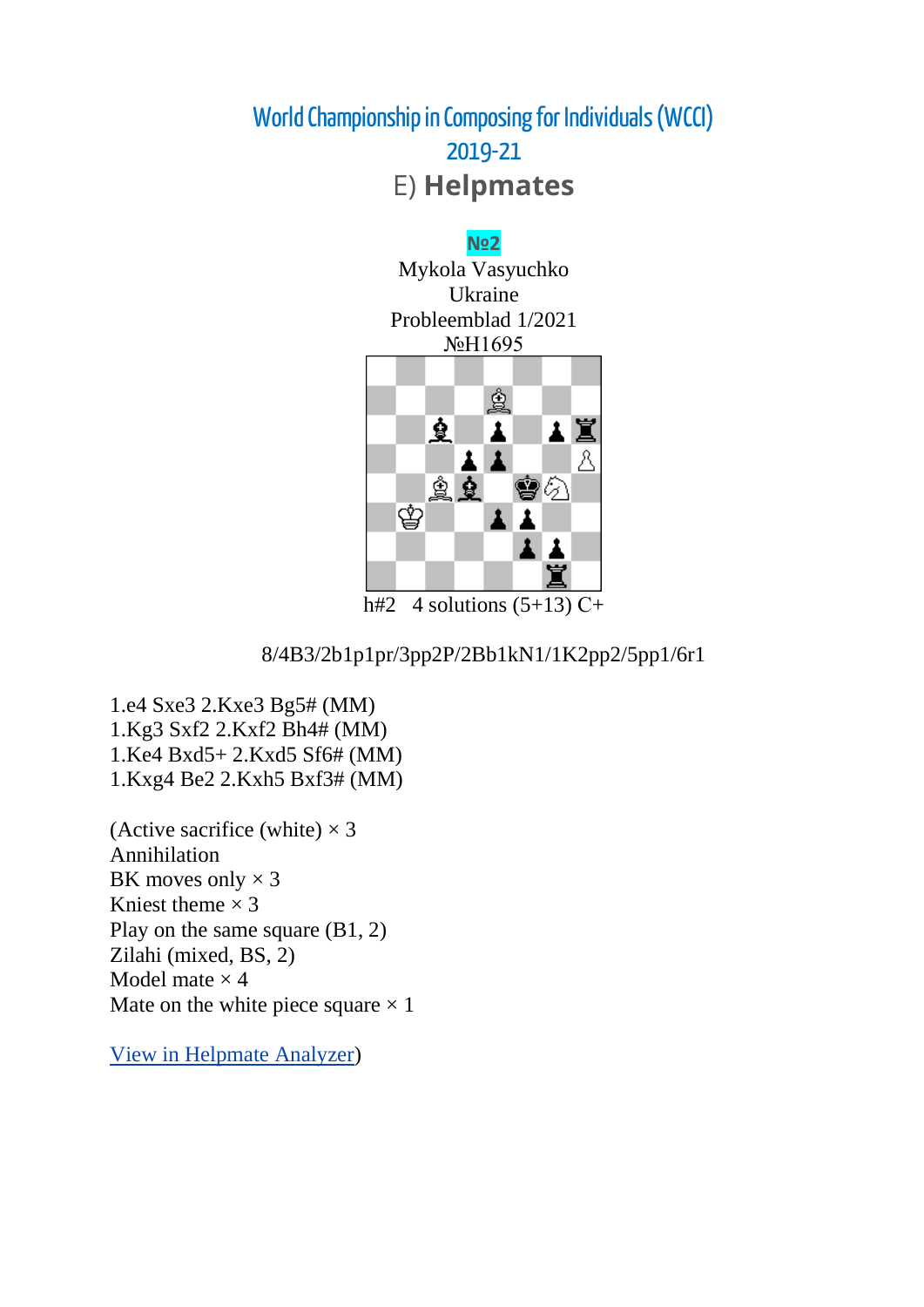

q4B2/7b/pp6/bPpk4/1np1p3/R1p1P3/2pN1pn1/5K2

1.axb5 Sxc4 2.Kxc4 Bg7 3.Qd5 Rxc3# 1.Sxe3+ Ke2 2.Kd4 Rxc3 3.Kxc3 Bg7# 1.Bg8 Bxc5 2.Kxc5 Rb3 3.Sd5 Sxe4# (MM)

154 THE PROBLEMIST JULY 2021: H4404 (Vasyuchko). Cyclic Zilahi and Kniest themes (RŁ). Very attractive cyclic Zilahi (LSB), with varied play to add interest (CMBT). R/S/B sacrificed on  $c3/c4/c5$  allowing mates by  $B/R/S$  – cycles upon cycles. Additionally, W2<>W3 in 2 solutions (CRB). (This prompts an interesting aesthetic question, touched on re H4399: do these nice move reversals shown over 2 of the 3 phases enhance the problem or do they [possibly like the 2:1 split between sacrifices on W1 and on W2] diminish the sense of 3-fold unity? – CJAJ)

(Active sacrifice (white)  $\times$  3 Ambush (wR) Azemmour 6 theme (bicolor, 1) Bi-valve (bS-wR-bQ) Exchange of moves (W2/W3) Helledie theme Hideaway (bB) Kniest theme  $\times$  3 Play on the same square (B3, 2) Zilahi (active, RBS, cyclic, 3) Model mate  $\times$  1 [View in Helpmate Analyzer\)](http://helpman.komtera.lt/?fen=q4B2/7b/pp6/bPpk4/1np1p3/R1p1P3/2pN1pn1/5K2&moves=3)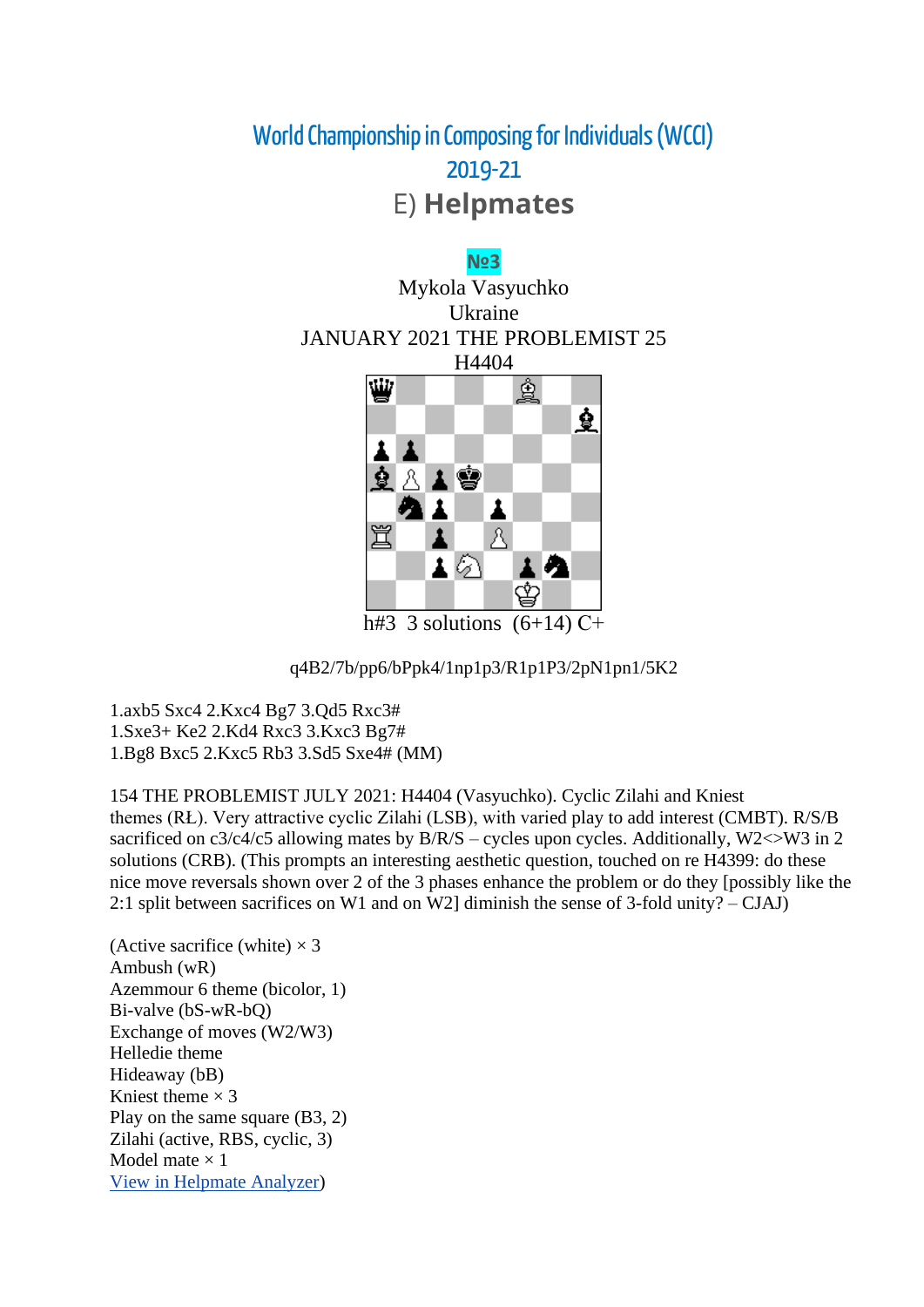



h#2 4 solutions  $(9+8)$  C+

8/8/q7/5K2/1p6/pPBRP3/pPN1nP2/rkNn4

1.axb2 Sa3+ 2.Kxc1 Bd2# (MM) 1.Sxe3+ Sxe3 2.Kxc1 Rd1# 1.Qxd3+ Sxd3 2.bxc3 Sxa3# (MM) 1.Kxc2 Sxa2 2.Kxd3 Sxb4#

(Active sacrifice (black)  $\times$  2 AntiZielElement (B1, guard) BK moves only Delayed Umnov (bS-wR) Zilahi (passive, RSS, cyclic, 3) Model mate  $\times$  2 Mate on the white piece square  $\times$  3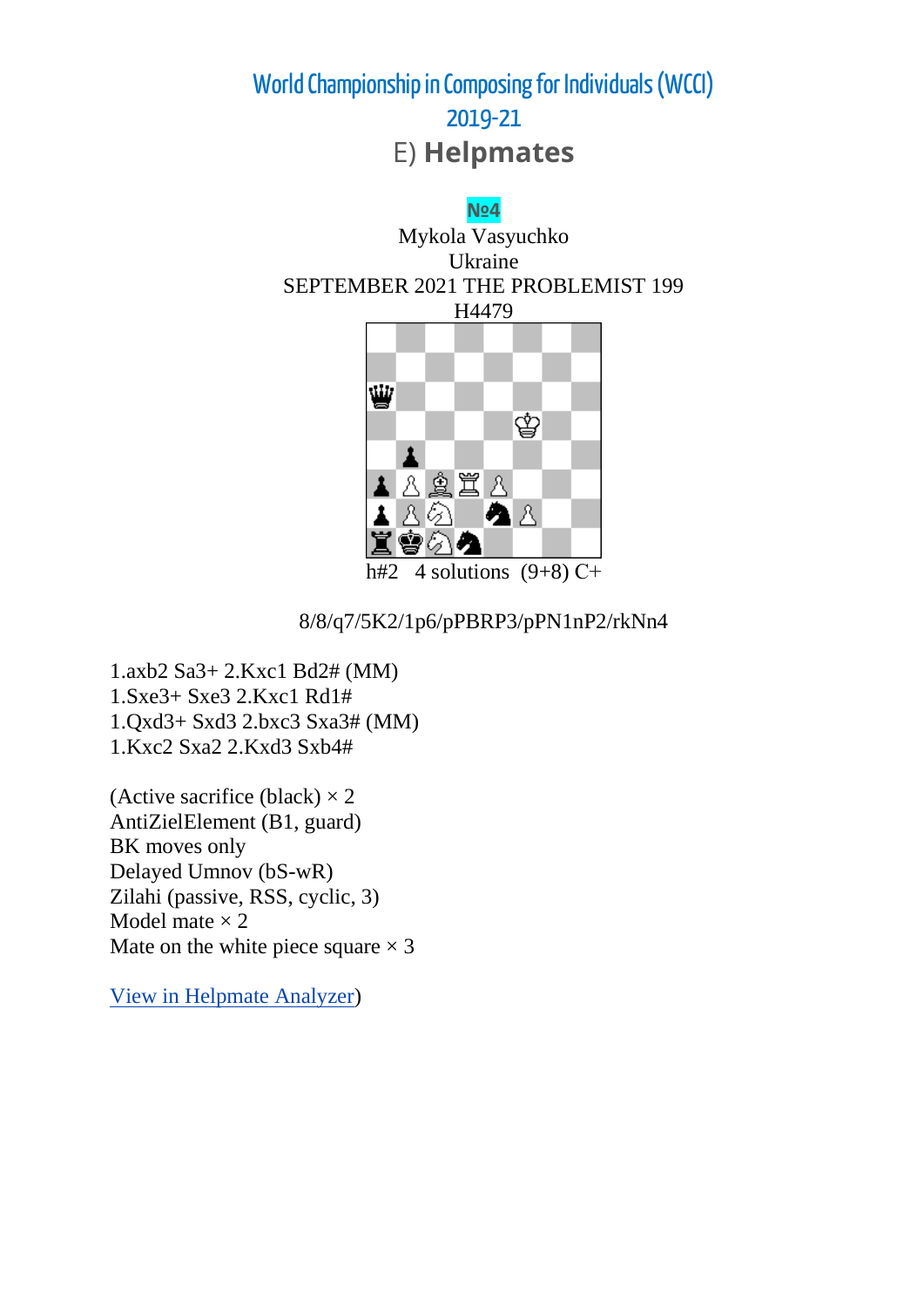

#### 8/3p1p1N/5Pp1/3ppkB1/2pp3P/2r3pK/7b/7b

a) 1.Ke6 Kg4 2.d6 Sf8# (MM)

b) 8/5p2/3pkPp1/3pp1BN/2pp2KP/2r3p1/7b/7b 1.Be4 Kh3 2.Kf5 Sg7# (MM)

c) 8/1N3p2/3p1Pp1/3ppkB1/2ppb2P/2r3pK/7b/8 1.Bd3 Kg2 2.Ke4 Sxd6# (MM)

d) 8/5p2/N4Pp1/3pp1B1/2ppk2P/2rb2p1/6Kb/8 1.Bc2 Kf1 2.Kd3 Sc5# (MM)

(Compass theme (South, 2-2, 3) Model mate  $\times$  4